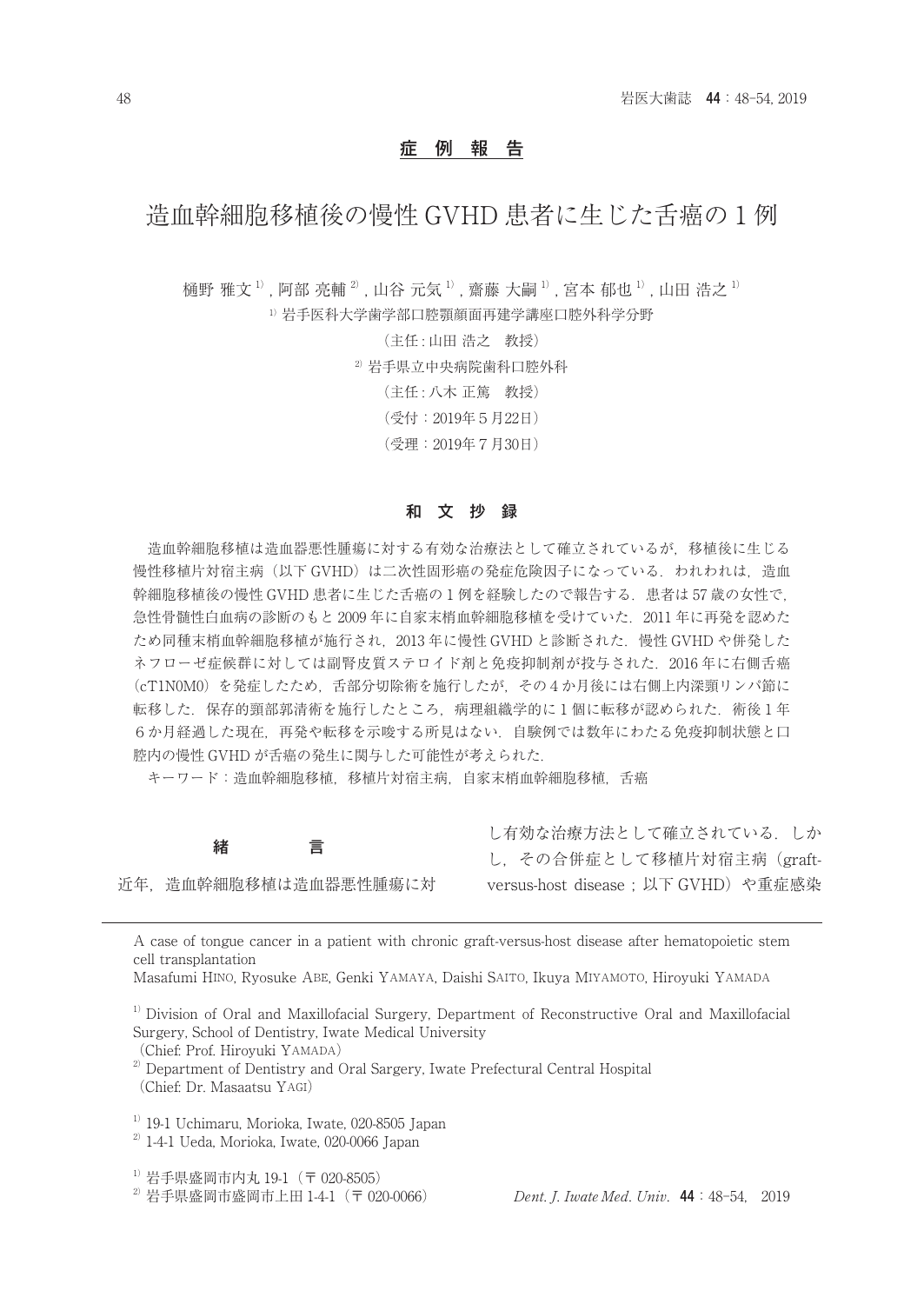症の発症が問題となっている.また,造血幹細 胞移植後の二次固形癌の発症危険因子には 移 植前に行われる全身放射線照射(total body irradiation : 以後 TBI) や慢性 GVHD およびそ の治療が挙げられている $1$ . 特に慢性 GVHD は扁平上皮癌の最も強い発症危険因子とされて  $V^2 \delta^{11}$ .

今回われわれは,造血幹細胞移植後に GVHD を発症した患者に生じた舌癌の1例を経験した ので報告する.

## 症 例

**患 者:**57 歳,女性.

**初 診:**2016 年4月初旬.

**主 訴:**舌の病変の精査.

**既往歴:**ヨードアレルギー .

**現病歴:**2008 年8月,近在総合病院血液内科に て,急性骨髄性白血病(French-American-British 分類:M2 急性分化型骨髄芽球性白血病) の診 断の下,寛解導入療法後に地固め療法が行われ た.TBI は施行されていない.2009 年9月,自 家末梢血幹細胞移植 (autologous peripheral blood stem cell transplantation : 以 下 auto-PBSCT)が施行されたが, 2011年6月, 再発 所見を認め,化学療法による移植前治療後の 2012 年3月に HLA 完全一致の同種末梢血幹細 胞 移 植(allogeneic peripheral blood stem cell transplantation: 以下 allo-PBSCT )が施行さ れた.移植から 23 日目に皮膚および腸管に急 性 GVHD 症状が出現し、免疫抑制剤であるタ クロリムス水和物8㎎ /day とミコフェノール 酸モフェチル 2000㎎ /day の内服によりコント ロールされたが、2013年5月、両側下肢の皮膚 に強皮症様硬化性病変を認め,慢性 GVHD と 診断された.慢性 GVHD に対してはタクロリ ムス水和物 4mg/day が使用され , 併発したネフ ローゼ症候群に対しては副腎皮質ステロイド剤 (mPSL500mg/day および PSL60mg/day) の全 身投与が行われた.2015 年9月に右側舌側縁に 口内炎が出現した.近在歯科医院で外用薬(副 腎皮質ステロイド軟膏:アフタゾロン ®)を処 方され改善したが,2016 年2月に再度病変が出 現し,増大傾向を示したため,同年4月,当院 口腔外科に紹介され受診した.

**現 症:**

**全身所見;**体格は小柄で痩せ型.皮膚は乾燥し ており. 頭髪は薄くなっていた.

**口腔外所見;**顔貌は左右対称で,頸部リンパ節 に腫脹や圧痛は認めなかった.

**口腔内所見;**右側舌縁に発赤を伴い,周囲に硬 結を触れる 10 × 10mm 大の比較的境界明瞭な 病変を認めた.口腔粘膜は乾燥していたが,そ の他特記事項は認められなかった (図1).



図1:初診時口腔内写真 右舌側縁に約 10 × 10mm 大の発赤を伴う病 変を認める (矢頭).

**画像所見:** MRI T2 強調像で右側舌背から舌縁 にかけて約 16.3 × 9.3 × 5.5mm 大の高信号を呈 する腫瘤を認めた.境界はやや不明瞭であった が,内舌筋への浸潤は認めなかった(図2). また,PET − CT 検査では右側舌への FDG 集 積(Suvmax 3.0) を認めたが,頸部リンパ節や 他の臓器への異常集積は認めなかった.

**臨床診断:**右側舌癌(cT1N0M0)

**処置および経過:**頻回に口内炎の出現を繰り返 しており、病変の大きさも比較的小さかったた め炎症を疑ったが,わずかに硬結を触れるため, 症状の改善が認めれらない場合はすぐに生検を 実施する方針とした.初診時にデキサメタゾン 含有口腔用軟膏を処方し経過観察をしていた が,右側舌縁の病変に改善を認めなかったため, 2016 年5月下旬,生検を行ったところ,病理組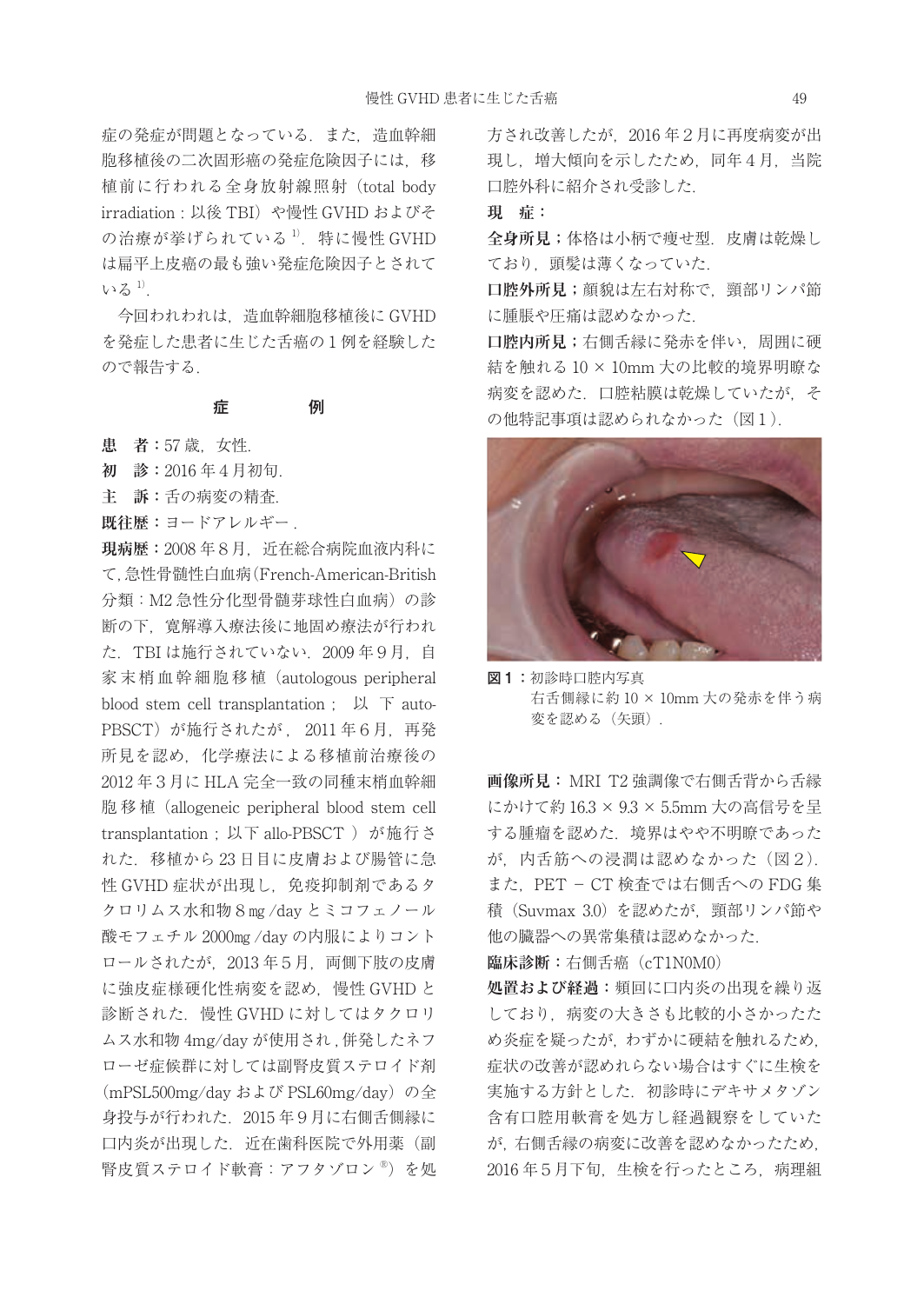

図2:MRI 画像 T2 強調像 右舌側縁に高信号を呈する 5.5 × 9.3mm 大の 腫瘤性病変を認める(矢頭).

織学的に扁平上皮癌(高分化型)と診断された. 7月初旬に全身麻酔下に右側舌部分切除術を施 行した.術後の治癒は良好であったが,同年 11 月, PET - CT 検査で右側上内深頸リンパ節に



図3:PET-CT 画像 右側上内深頸リンパ節に Suvmax 4.4 の FDG 集積を認める (矢頭)

FDG 集積 (Suvmax 4.4) が認められた. CT 検 査では中心壊死を伴う約 10㎜大の類円形に腫大 したリンパ節を認め,触診では右側頸部リンパ 節に圧痛を伴う大豆大に腫大したリンパ節を触 知した.右側頸部リンパ節転移と診断し(図3), 右側保存的頸部郭清術(副神経,内頸静脈保存) を施行した.病理組織学的検査では右側上内深 頸リンパ節に1個の転移が確認されたが、節外 浸潤は認めなかった. また、右側舌をブラシで 擦 過 し て 採 取 し た 検 体 に 対 し て human papilloma virus (HPV) ジェノタイプ判定を行っ たが,結果は陰性であった. 術後1年6か月経 過した現在,再発や転移を示唆する所見はなく 経過良好である.

病理組織学的所見:生検時の標本では腫瘍細 胞の浸潤様式が山本・小浜分類の 4C と評価さ れた.手術切除標本では腫瘍細胞は一部で癌真 珠を形成し,角化傾向を呈する腫瘍細胞の浸潤 と増殖が認められたが,切除断端付近には腫瘍 細胞を認めなかった (図4).



図4:病理組織像 角化傾向を呈する腫瘍細胞の浸潤と増殖を認 め. 癌真珠を形成している. (H-E 染色× 100).

**病理組織学的診断:**扁平上皮癌(高分化型).

#### 考 察

GVHD は骨髄移植後 100 日以内に起こる急性 GVHD とそれ以降に起こる慢性 GVHD に分類 される.急性 GVHD では移植片の宿主に対す る免疫学的反応による皮疹,黄疸および下痢が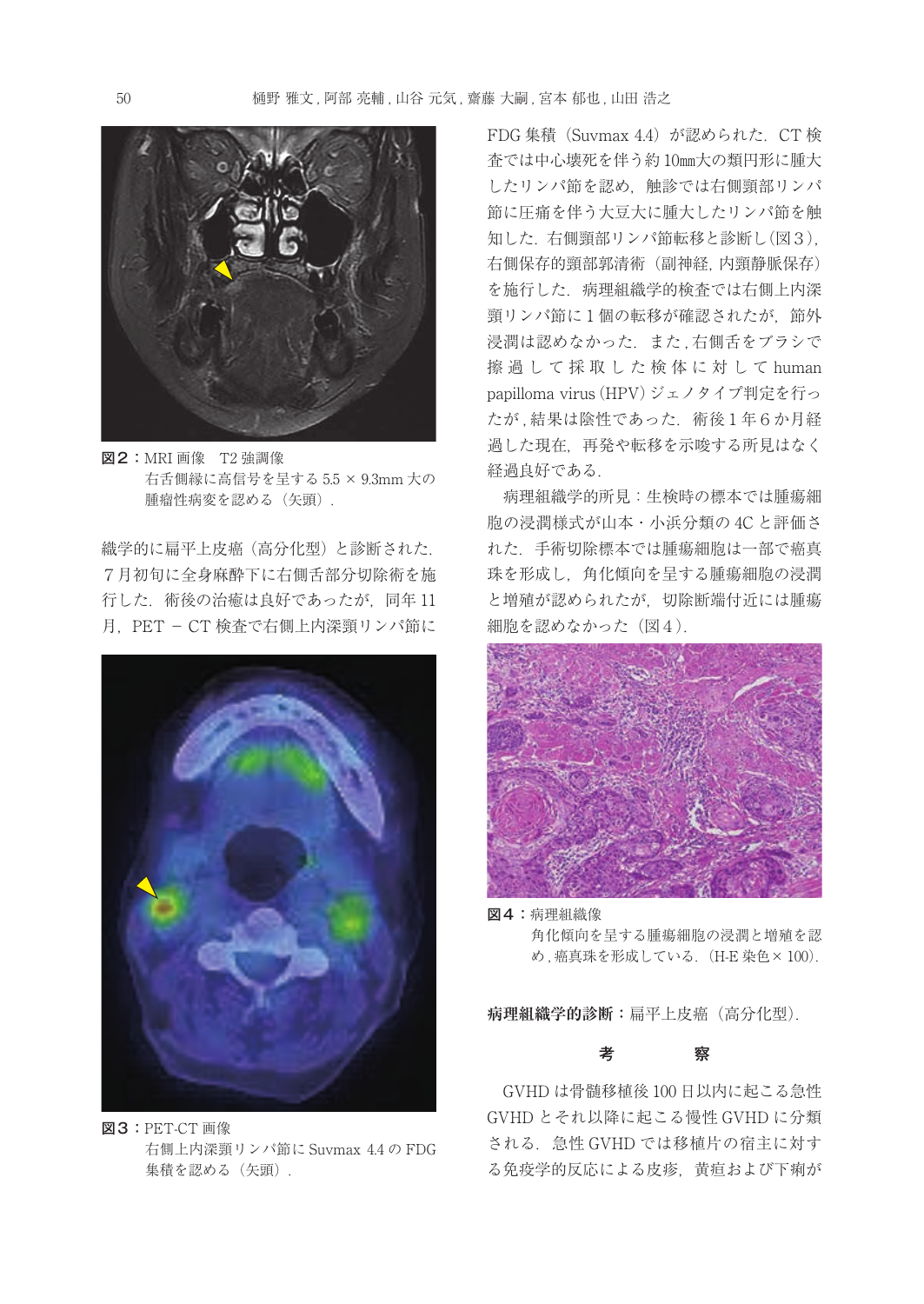#### 表1 慢性 GVHD の臨床徴候

| 皮膚<br>発汗異常<br>多形皮膚萎縮(毛細血管拡張を伴う) 色素脱失<br>紅斑<br>魚鱗癬<br>斑状丘疹<br>扁平苔癣様皮疹<br>播痒疹<br>色素異常(沈着,脱失)<br>限局性巣状の皮膚表層硬化<br>強皮症様硬化性病変<br>毛囊角化症<br>爪<br>爪形成異常,萎縮, 変形<br> 爪床剥離, 翼状片, 対称性爪喪失<br>頭皮,体毛<br>脱毛(瘢痕性,非瘢痕性)<br>頭髮減少, 白髮化<br>蟹屑, 丘疹様角化病变<br>口腔<br>扁平苔癣様変化<br>口腔乾燥症<br>歯肉炎<br>板状角化症<br>粘膜萎縮<br>口内炎<br>粘液囊胞<br>発赤<br>硬化性病変による開口障害<br>疼痛<br>偽膜形成<br>潰瘍形成<br>眼球<br>眩光症<br>眼球乾燥症,疼痛<br>乾燥性角結膜炎<br>眼球周囲の色素沈着<br>眼瞼浮腫と発赤<br>融合性の点状角膜障害<br>生殖器<br>扁平苔癣横变化<br>びらん、清痛、亀裂<br>膣瘢痕形成・狭窄<br>消化器<br>膵外分泌能の低下<br>食道ウェブ<br>食欲不振, 嘔気, 嘔吐<br>上部食道の狭窄<br>下痢, 体重減少<br>肝<br>総ビリルビン, ALP, ALT/AST>2xULN<br>肺<br>生検で確定した閉塞性気管支炎<br>肺機能検査や画像による閉塞性気管支炎<br>筋. 関節<br>浮腫、筋痙攣<br>筋膜炎, 関節拘縮<br>筋炎,多発筋炎<br>関節痛, 関節炎<br>造血·免疫<br>血小板減少<br>好酸球增加<br>リンパ球滅少 | 臓器 | dignostic | distinctive | other features | common            |
|-------------------------------------------------------------------------------------------------------------------------------------------------------------------------------------------------------------------------------------------------------------------------------------------------------------------------------------------------------------------------------------------------------------------------------------------------------------------------------------------------------------------------------------------------------------------------------------------------------------------------------------------------------------------------------------------------------------------|----|-----------|-------------|----------------|-------------------|
|                                                                                                                                                                                                                                                                                                                                                                                                                                                                                                                                                                                                                                                                                                                   |    |           |             |                |                   |
|                                                                                                                                                                                                                                                                                                                                                                                                                                                                                                                                                                                                                                                                                                                   |    |           |             |                |                   |
|                                                                                                                                                                                                                                                                                                                                                                                                                                                                                                                                                                                                                                                                                                                   |    |           |             |                |                   |
|                                                                                                                                                                                                                                                                                                                                                                                                                                                                                                                                                                                                                                                                                                                   |    |           |             |                |                   |
|                                                                                                                                                                                                                                                                                                                                                                                                                                                                                                                                                                                                                                                                                                                   |    |           |             |                |                   |
|                                                                                                                                                                                                                                                                                                                                                                                                                                                                                                                                                                                                                                                                                                                   |    |           |             |                |                   |
|                                                                                                                                                                                                                                                                                                                                                                                                                                                                                                                                                                                                                                                                                                                   |    |           |             |                |                   |
|                                                                                                                                                                                                                                                                                                                                                                                                                                                                                                                                                                                                                                                                                                                   |    |           |             |                |                   |
|                                                                                                                                                                                                                                                                                                                                                                                                                                                                                                                                                                                                                                                                                                                   |    |           |             |                |                   |
|                                                                                                                                                                                                                                                                                                                                                                                                                                                                                                                                                                                                                                                                                                                   |    |           |             |                |                   |
|                                                                                                                                                                                                                                                                                                                                                                                                                                                                                                                                                                                                                                                                                                                   |    |           |             |                |                   |
|                                                                                                                                                                                                                                                                                                                                                                                                                                                                                                                                                                                                                                                                                                                   |    |           |             |                |                   |
|                                                                                                                                                                                                                                                                                                                                                                                                                                                                                                                                                                                                                                                                                                                   |    |           |             |                |                   |
|                                                                                                                                                                                                                                                                                                                                                                                                                                                                                                                                                                                                                                                                                                                   |    |           |             |                |                   |
|                                                                                                                                                                                                                                                                                                                                                                                                                                                                                                                                                                                                                                                                                                                   |    |           |             |                |                   |
|                                                                                                                                                                                                                                                                                                                                                                                                                                                                                                                                                                                                                                                                                                                   |    |           |             |                |                   |
|                                                                                                                                                                                                                                                                                                                                                                                                                                                                                                                                                                                                                                                                                                                   |    |           |             |                |                   |
|                                                                                                                                                                                                                                                                                                                                                                                                                                                                                                                                                                                                                                                                                                                   |    |           |             |                |                   |
|                                                                                                                                                                                                                                                                                                                                                                                                                                                                                                                                                                                                                                                                                                                   |    |           |             |                |                   |
|                                                                                                                                                                                                                                                                                                                                                                                                                                                                                                                                                                                                                                                                                                                   |    |           |             |                |                   |
|                                                                                                                                                                                                                                                                                                                                                                                                                                                                                                                                                                                                                                                                                                                   |    |           |             |                |                   |
|                                                                                                                                                                                                                                                                                                                                                                                                                                                                                                                                                                                                                                                                                                                   |    |           |             |                | 特発性閉塞性細気管支炎·器質化肺炎 |
|                                                                                                                                                                                                                                                                                                                                                                                                                                                                                                                                                                                                                                                                                                                   |    |           |             |                |                   |
|                                                                                                                                                                                                                                                                                                                                                                                                                                                                                                                                                                                                                                                                                                                   |    |           |             |                |                   |
|                                                                                                                                                                                                                                                                                                                                                                                                                                                                                                                                                                                                                                                                                                                   |    |           |             |                |                   |
|                                                                                                                                                                                                                                                                                                                                                                                                                                                                                                                                                                                                                                                                                                                   |    |           |             |                |                   |
|                                                                                                                                                                                                                                                                                                                                                                                                                                                                                                                                                                                                                                                                                                                   |    |           |             |                |                   |
| 低・高ガンマグロブリン血症                                                                                                                                                                                                                                                                                                                                                                                                                                                                                                                                                                                                                                                                                                     |    |           |             |                |                   |
| 自己抗体(AIHA, ITP)                                                                                                                                                                                                                                                                                                                                                                                                                                                                                                                                                                                                                                                                                                   |    |           |             |                |                   |
| その他<br>心嚢水・胸水 腹水                                                                                                                                                                                                                                                                                                                                                                                                                                                                                                                                                                                                                                                                                                  |    |           |             |                |                   |
| 末梢神経障害                                                                                                                                                                                                                                                                                                                                                                                                                                                                                                                                                                                                                                                                                                            |    |           |             |                |                   |
| 心筋障害. 伝導障害                                                                                                                                                                                                                                                                                                                                                                                                                                                                                                                                                                                                                                                                                                        |    |           |             |                |                   |
| ネフローゼ症候群                                                                                                                                                                                                                                                                                                                                                                                                                                                                                                                                                                                                                                                                                                          |    |           |             |                |                   |
| 重症筋無力症                                                                                                                                                                                                                                                                                                                                                                                                                                                                                                                                                                                                                                                                                                            |    |           |             |                |                   |

特徴的な症状である.典型的な口腔症状は,広 範囲に及ぶ粘膜の紅斑と潰瘍形成であり<sup>2)</sup>,Ion ら<sup>3)</sup> は allo-PBSCT を 受 け た 2578 人 中 21 人 (0.81%) に急性口腔 GVHD が発症し、潰瘍は 頬粘膜 (90%), 舌 (86%), 口唇粘膜 (76%), 口蓋(71%)に認められたと報告している. 慢 性 GVHD の診断にはその所見単独で慢性 GVHD と診断できる diagnostic clinical sign が 最低1つ,あるいは,生検や他の検査で支持さ れ る比 較 的 特 徴 的な 所 見として distinctive manifestation が1つ以上で,他の疾患が除外さ れることが必要である $($ 表 $1)$  $^{2}$ . 口腔内の臨 床徴候としては粘膜の扁平苔癬様変化,口腔乾 燥症,粘膜萎縮,粘液嚢胞,偽膜形成および潰 瘍形成が挙げられている.急性および慢性 GVHD の双方に認められるものは歯肉炎,口内 炎. 口腔粘膜の発赤および疼痛であり, 口腔衛 生を保ち,二次癌の出現に留意することが重要 とされている 2).

Allo-PBSCT 後の慢性 GVHD の発症率は 76% と報告されており $4$ ), 自験例においては、両側 下肢の皮膚の強皮症様硬化性病変から臨床的に 慢性 GVHD と診断されていた.口腔内の症状と しては , 舌の口内炎と distinctive manifestation である口腔乾燥症が認められた.慢性 GVHD の治療には,カルシニューリン阻害薬や免疫抑 制を目的として副腎皮質ステロイド剤の使用が 一般的である.自験例でも免疫細胞の活性化シ グナルを抑制するカルシニューリン阻害薬であ るタクロリムス水和物や T 細胞および B 細胞 の増殖を抑制するミコフェノール酸モフェチル が数年に渡り使用され,慢性 GVHD に併発し たネフローゼ症候群に対しては副腎皮質ステロ イド剤が使用されていた.

GVHD による慢性炎症は,炎症性サイトカ インやケモカインを放出して腫瘍形成を促進す る<sup>5</sup>. さらに GVHD の治療薬として使用される 免疫抑制剤の長期投与は,免疫監視機構の低下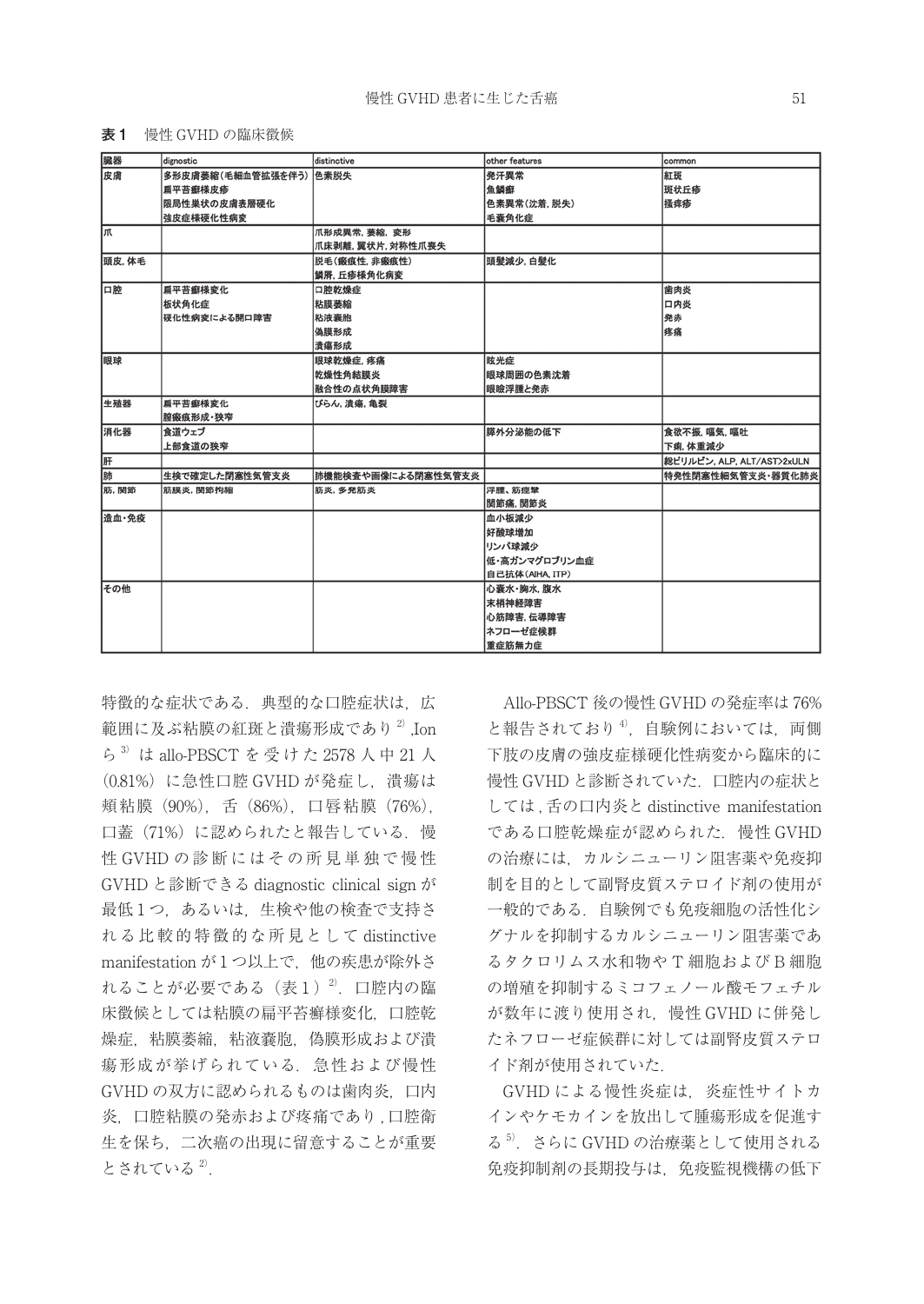をきたすことで癌の発生率の上昇に繋がる<sup>6)</sup>. Munakata<sup>7)</sup> らによると, allo-PBSCT 後の患者 の死亡原因は,原疾患の再発が最も多く,感染 症,呼吸器疾患,二次癌と続く.また,allo-PBSCT 後の二次固形癌の発症危険因子には移 植前に行われる TBI や慢性 GVHD およびその 治療が挙げられている  $^{1}$ . Curtis ら
<sup>8)</sup> も骨髄移 植後の患者において TBI は,二次固形癌の発 生率を 2.7 ~ 4.4 倍に増加させると報告してい る.二次癌の発症部位に関して Yokota ら 9)は, 10 ~ 35 歳の allo-PBSCT を行った 2,062 人のう ち 28 人に二次性固形癌が発生し、発症部位は口 腔および咽頭が最も多く 36.6% であったと報告 している.口腔および咽頭の中では舌が 45% で あり、次いで歯肉が 27%, 頬粘膜が 18% であっ た.本症例では,TBI を行わずに allo-PBSCT が施行されているが,発症した急性および慢性 GVHD 症状に対して免疫抑制剤を4年間服用し ていたことと口腔内の慢性 GVHD が,舌癌の 発症に関与した可能性がある.通常,二次固形 癌はレシピエントの細胞に由来して発生する が, Munakata<sup>10)</sup> らの報告によると allo-PBSCT 後に生じた二次固形癌5例を遺伝子解析したと ころ1例でドナーの細胞に由来した発癌が認め られている.本症例では切除標本を遺伝子解析 していないため,どちらの細胞に由来したもの かは不明である.

近年,HPV の感染が口腔・咽頭領域の発癌 に関与していることが注目されている 11, 12). GVHD で生じる口腔乾燥や口内炎の治癒遅延 は,口腔粘膜のバリア機能を破綻させ,様々な ウイルスや細菌の口腔粘膜への進入を容易にす る.したがって,免疫抑制剤の使用による HPV に対する宿主の易感染性は,口腔および咽頭の 二次性固形癌の発症危険因子となる可能性があ る.しかしながら , 自験例においては口腔内か ら HPV は検出されなかった.

今回の症例は, allo-PBSCT 後4年で舌癌を発 症し,さらにその4か月後には右側頸部リンパ 節転移を認めている.GVHD 患者では allo-PBSCT 後経年的に二次癌の発症率が上昇する

ことを考えると,口腔領域の異時性の多発癌や その他の部位の重複癌の発症についても注意を 要する. このようなことから、自験例は今後も 厳重な口腔ケアと慎重な経過観察を要する症例 であると考えられた.

**謝辞:**本症例の病理組織学的診断に関して貴重 なご意見をいただきました岩手医科大学歯学部 口腔顎顔面再建学講座臨床病理学分野の武田泰 典先生に深謝いたします.

**COI:**本論文に関して,開示すべき利益相反状 態は無い.

## 引 用 文 献

- 1) Majhail, NS.: Secondary cancers following allogeneic haematopoietic cell transplantation in adults. Br J Haematol 154: 301-310, 2011.
- 2) 日本造血細胞移植学会:造血細胞移植ガイドライ ン GVHD, 2008. Available at: http://www.jshct. com/guideline/. Accessed May 1, 2017.
- 3) Ion, D., Stevenson, K., et al: Characterization of Oral Involvement in Acute Graft-versus-Host Disease. Biol Blood Marrow Transplant 20: 1717- 1721, 2014.
- 4) Pavletic, S.Z., Smith, L.M., et al: Prognostic factors of chronic graft-versus-host disease after allogeneic blood stem-cell transplantation. Am J Hematol 78: 265-274, 2005.
- 5) Srikrishna, G., Freeze, H.H.: Endogenous damage-associated molecular pattern molecules at the crossroads of inflammation and cancer. Neoplasia 11: 615-628, 2009.
- 6)Deeg, H.G., Socie, G., et al: Malignancies after marrow transplantation for aplastic anemia and Fanconi anemia: a joint seattle and paris analysis of results in 700 patients. Blood 87: 386-392, 1996.
- 7) Munakata, W., Sawada, T., et al: Mortality and medical morbidity beyond 2 years after allogeneic hematopoietic stem cell transplantation: experience at a single institution. Int J Hematol 93: 517- 522, 2011.
- 8) Curtis, R.E., Rowlings, P.A., et al: Solid cancers after bone marrow transplantation. N Engl J Med 336: 897-904, 1997.
- 9) Yokota, A., Ozawa, S., et al: Secondary solid tumors after allogeneic hematopoietic STC in Japan. Bone Marrow Transplantation 47: 95-100, 2012.
- 10) Munakata, W., Nomoto, J., et al: Carcinoma of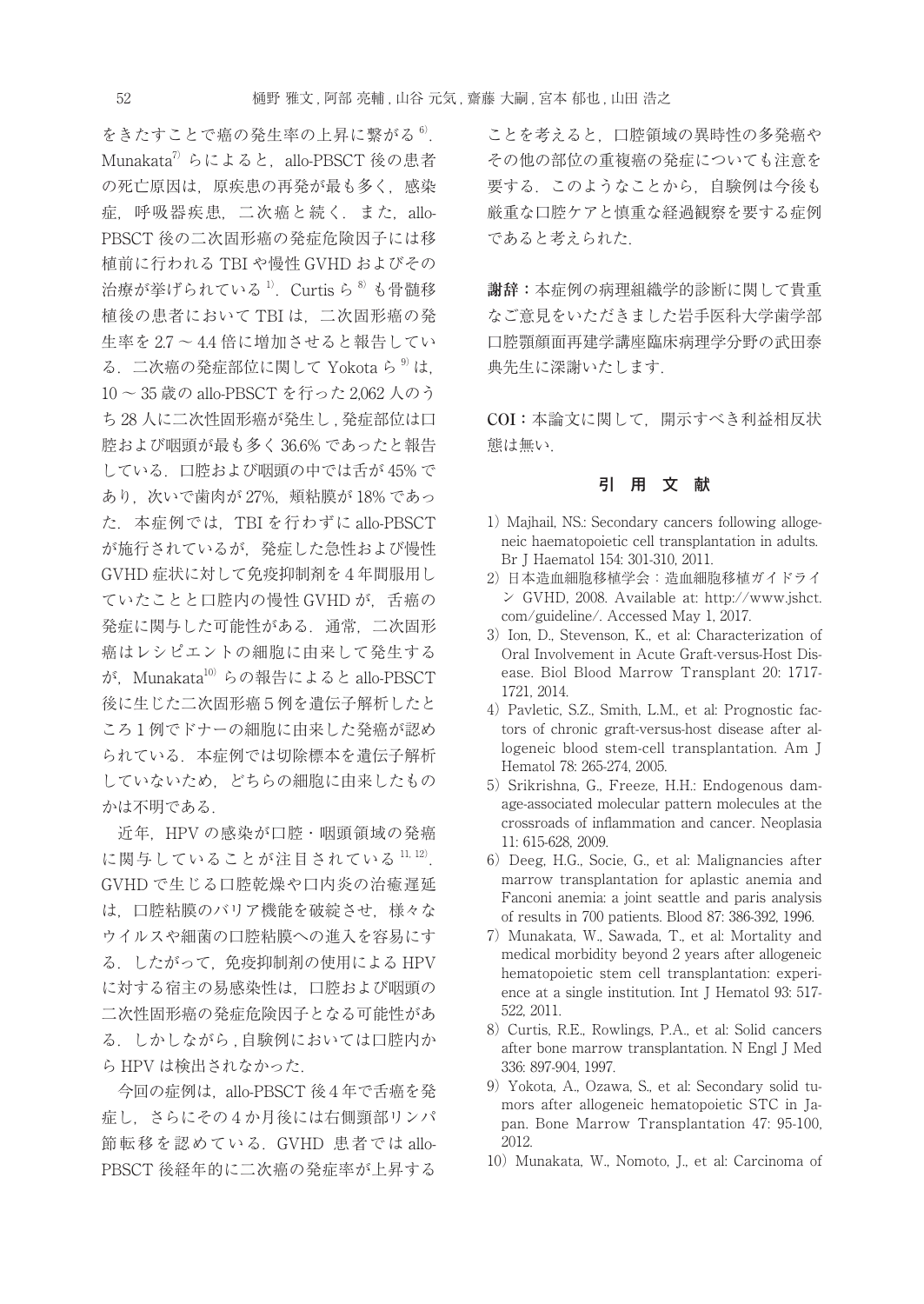Donor Origin After Allogeneic Peripheral Blood Stem Cell Transplantation. Am J Surg Pathol 36: 1376-1384, 2012.

11) Dalla, T.D., Burtscher, D., et al: HPV prevalence in a Mid-European oral squamous cell cancer population: a cohort study. Oral Dis 24: 948-956, 2018.

12) Razzaghi, H., Saraiya, M., et al: Five-year relative survival for human papillomavirus-associated cancer sites. Cancer 124: 203-211, 2018.